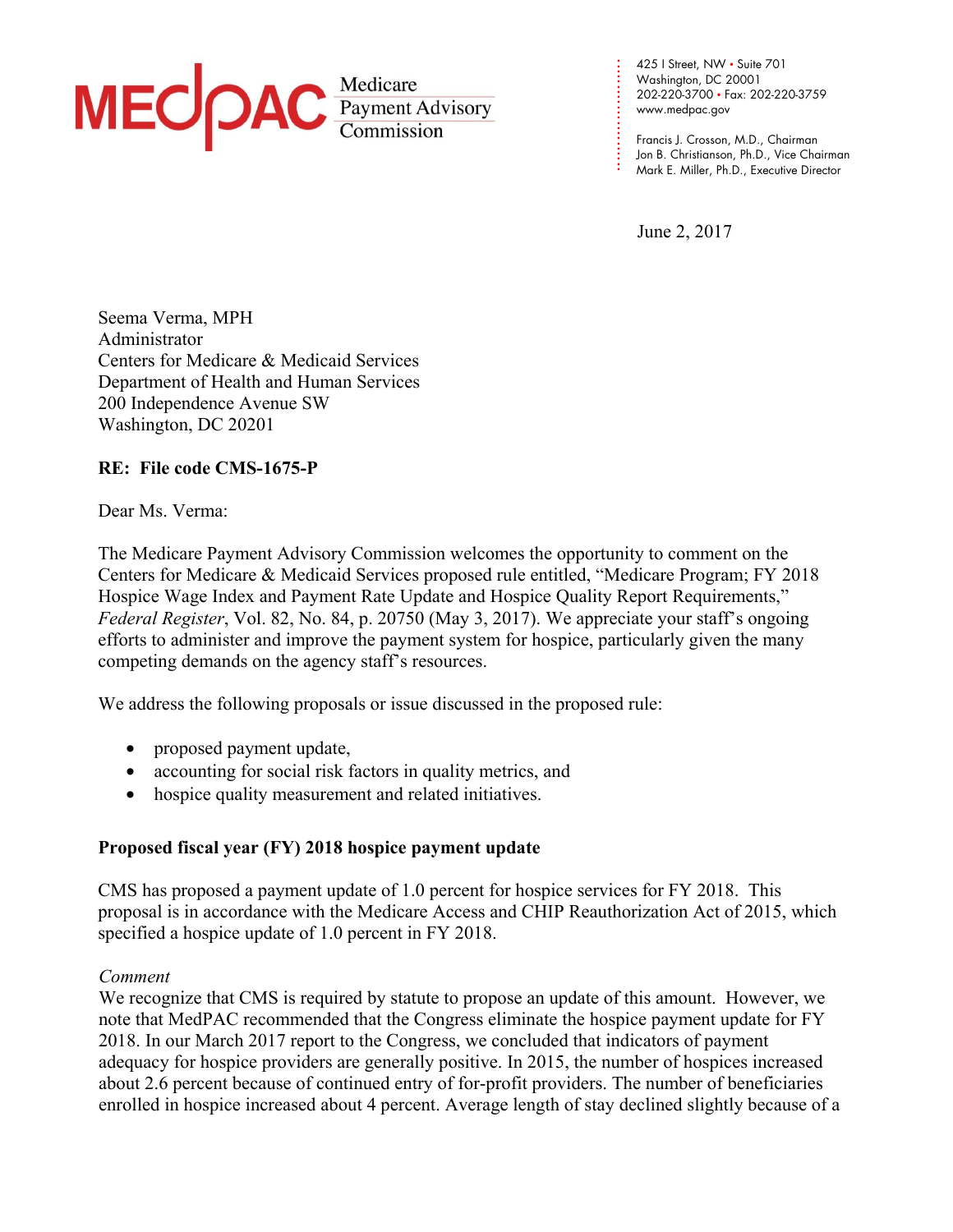Seema Verma, MPH Administrator Page 2

decrease in length of stay for patients with the longest stays. Access to capital appeared adequate. The aggregate Medicare margin was 8.2 percent in 2014 and we projected a 2017 aggregate Medicare margin of 7.7 percent. Based on our assessment of these payment adequacy indicators, we concluded that hospices should be able to accommodate cost changes in 2018 without an update to the 2017 base payment rate.

## **Accounting for social risk factors in quality metrics**

CMS has been reviewing reports prepared by the Office of the Assistant Secretary for Planning and Evaluation (ASPE) and the National Academies of Sciences, Engineering, and Medicine on the issue of accounting for social risk factors in CMS's value-based purchasing and quality reporting programs, and considering options on how to address the issue in these programs. CMS has also been monitoring and awaiting results from the National Quality Forum's (NQF) 2-year trial period in which quality measures seeking endorsement are assessed to determine whether risk adjustment for selected social risk factors is appropriate. At the end of the trial, NQF will issue recommendations on the future inclusion of social risk factors in risk adjustment for these quality measures. As CMS continues to consider the analyses from these reports and await the results of the NQF trial on risk adjustment for quality measures, the agency seeks public comment on whether and how to incorporate social risk factors in Medicare programs, including the Hospice Quality Reporting Program.

## *Comment*

In December 2016, ASPE released the "Social Risk Factors and Performance Under Medicare's Value-based Purchasing Programs" report to the Congress mandated by the Improving Medicare Post-Acute Care Transformation (IMPACT) Act. The report provides empirical analysis of the effects of six social risk factors (i.e., dual eligibility, residence in low-income areas, Black race, Hispanic ethnicity, rural residence, disability) on the nine Medicare quality payment programs (not including hospice). The report included two main findings:

- 1. Beneficiaries with social risk factors had worse outcomes on quality measures, regardless of the providers they saw, and dual eligibility status was the most powerful predictor of poor outcomes.
- 2. Providers that disproportionately served beneficiaries with social risk factors tended to have worse performance on quality measures, even after accounting for their beneficiary mix.

ASPE found that clinical risk factors (age, gender, medical comorbidities) had a substantial effect on quality measure results. They also found that dual eligibility status is independently associated with worse outcomes, and dually enrolled beneficiaries are more likely to see lower-quality providers. However, providers serving a high proportion of beneficiaries with social risk factors tended to perform worse in part due to the patient population, and in part due to the provider's poor performance overall.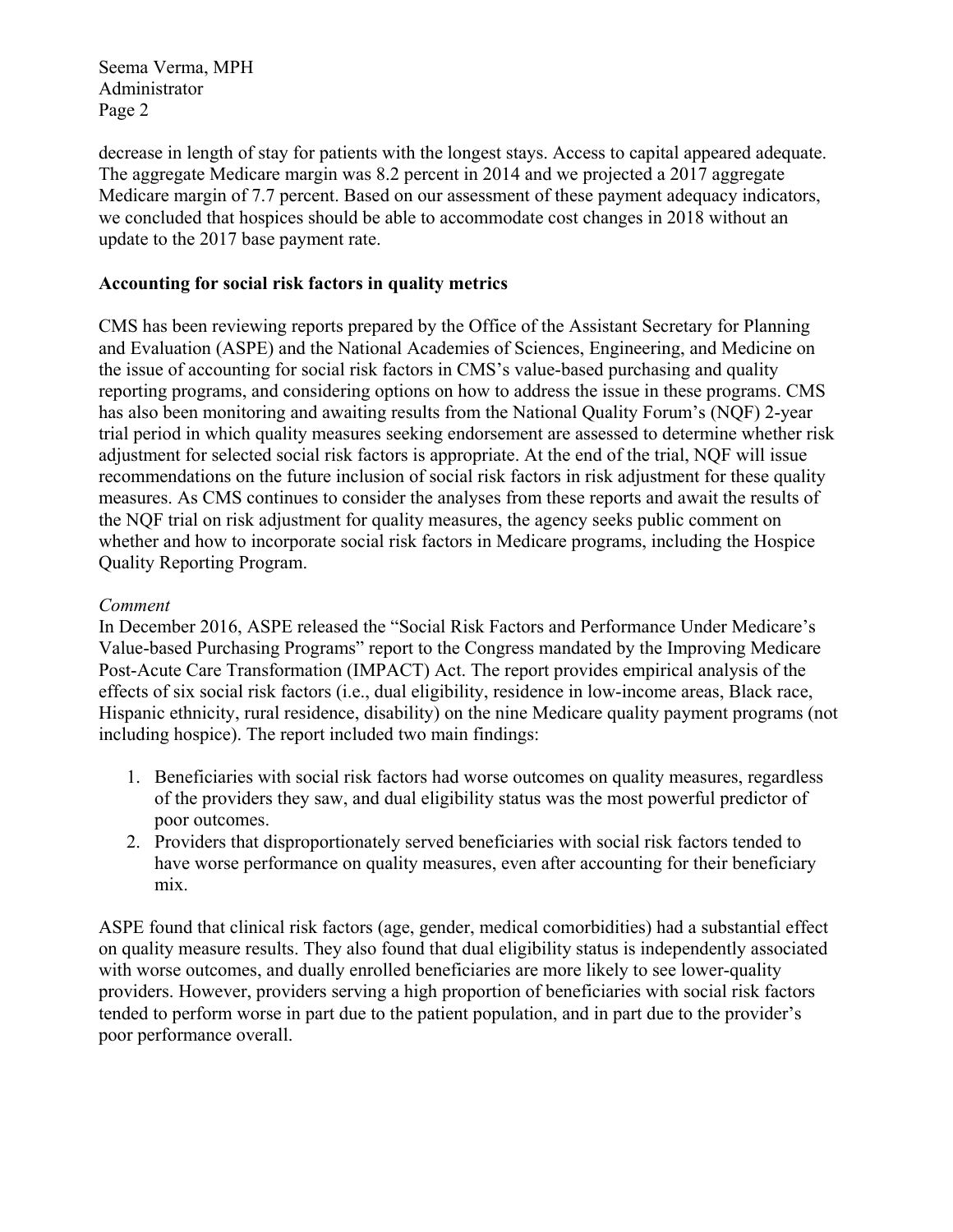Seema Verma, MPH Administrator Page 3

ASPE simulated the effect of three different potential policy solutions to account for social risk factors in each of the Medicare programs.

- Adjust quality and resource use measures
- Stratify providers into groups by proportion at-risk
- Create separate payment adjustments

MedPAC has generally supported the second solution of using peer grouping or stratification.<sup>1</sup> This approach is straightforward to implement, since no additional measure-level research is needed (i.e., working with measure developers to run new risk-adjustment models). The stratification approach also does not minimize incentives to improve for providers with high shares of beneficiaries with social risk factors, and does not "mask" provider performance. Instead, providers would compare their unmasked performance (the rate would still have been adjusted for differences in patient age, sex and comorbidities) with providers with similar risk factors.

## **Hospice quality measurement and reporting initiatives**

Although CMS did not make a proposal, the agency indicated it is continuing to work on developing a patient assessment instrument for hospice. CMS also noted that the agency continues to explore the development of quality measures in two areas: potentially avoidable hospice care transitions and access to the different levels of hospice care.

## *Comment*

1

As we have stated previously, we support efforts to develop a patient assessment instrument for hospice. We believe a patient assessment instrument would offer the opportunity to gather more detailed clinical information on hospice patients (e.g., patients' symptom burden), which could facilitate the development of more meaningful quality measures and could also be helpful for payment policy purposes. In using elements of a patient assessment instrument to calibrate payments, Medicare would need to ensure that such elements were not unduly subject to provider manipulation.

We also support efforts to develop measures of potentially avoidable hospice care transitions and access to all levels of hospice care. MedPAC has raised concern about hospice providers with substantially higher live discharge rates than their peers. An unusually high rate of live discharge could signal a problem with quality of care (e.g., that a hospice provider is not meeting the needs of patients and families) or program integrity (e.g., that a provider is admitting patients who do not meet the eligibility criteria). We believe that a measure of potentially avoidable hospice transitions that includes live discharges would be valuable. In addition, the Commission has raised concern about some hospice providers not providing patients with access to all levels of hospice care. The hospice Conditions of Participation require that hospice providers have the capacity to provide all four levels of hospice care. MedPAC has urged CMS to investigate providers that have a history of not providing all levels of care. In addition, it may be useful to beneficiaries and their

<sup>1</sup> Medicare Payment Advisory Commission. 2013. *Report to the Congress: Medicare and the Health Care Delivery System*. Washington, DC: MedPAC.